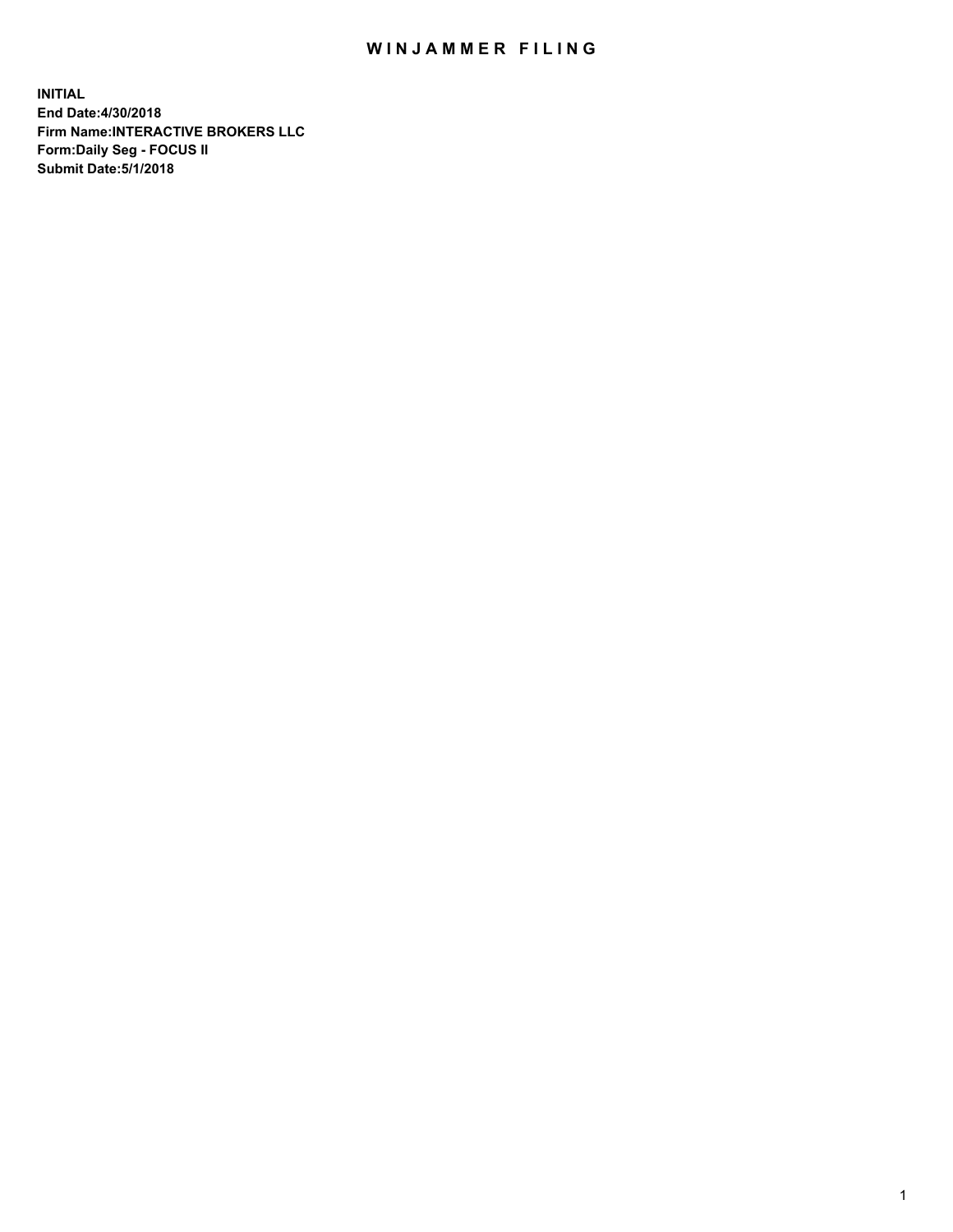## **INITIAL End Date:4/30/2018 Firm Name:INTERACTIVE BROKERS LLC Form:Daily Seg - FOCUS II Submit Date:5/1/2018 Daily Segregation - Cover Page**

| Name of Company<br><b>Contact Name</b><br><b>Contact Phone Number</b><br><b>Contact Email Address</b>                                                                                                                                                                                                                          | <b>INTERACTIVE BROKERS LLC</b><br>James Menicucci<br>203-618-8085<br>jmenicucci@interactivebrokers.c<br>om |
|--------------------------------------------------------------------------------------------------------------------------------------------------------------------------------------------------------------------------------------------------------------------------------------------------------------------------------|------------------------------------------------------------------------------------------------------------|
| FCM's Customer Segregated Funds Residual Interest Target (choose one):<br>a. Minimum dollar amount: ; or<br>b. Minimum percentage of customer segregated funds required:% ; or<br>c. Dollar amount range between: and; or<br>d. Percentage range of customer segregated funds required between:% and%.                         | $\overline{\mathbf{0}}$<br>0<br>155,000,000 245,000,000<br>0 <sub>0</sub>                                  |
| FCM's Customer Secured Amount Funds Residual Interest Target (choose one):<br>a. Minimum dollar amount: ; or<br>b. Minimum percentage of customer secured funds required:%; or<br>c. Dollar amount range between: and; or<br>d. Percentage range of customer secured funds required between: % and %.                          | $\overline{\mathbf{0}}$<br>0<br>80,000,000 120,000,000<br>0 <sub>0</sub>                                   |
| FCM's Cleared Swaps Customer Collateral Residual Interest Target (choose one):<br>a. Minimum dollar amount: ; or<br>b. Minimum percentage of cleared swaps customer collateral required:% ; or<br>c. Dollar amount range between: and; or<br>d. Percentage range of cleared swaps customer collateral required between:% and%. | $\overline{\mathbf{0}}$<br>$\overline{\mathbf{0}}$<br>0 <sub>0</sub><br>0 <sub>0</sub>                     |

Attach supporting documents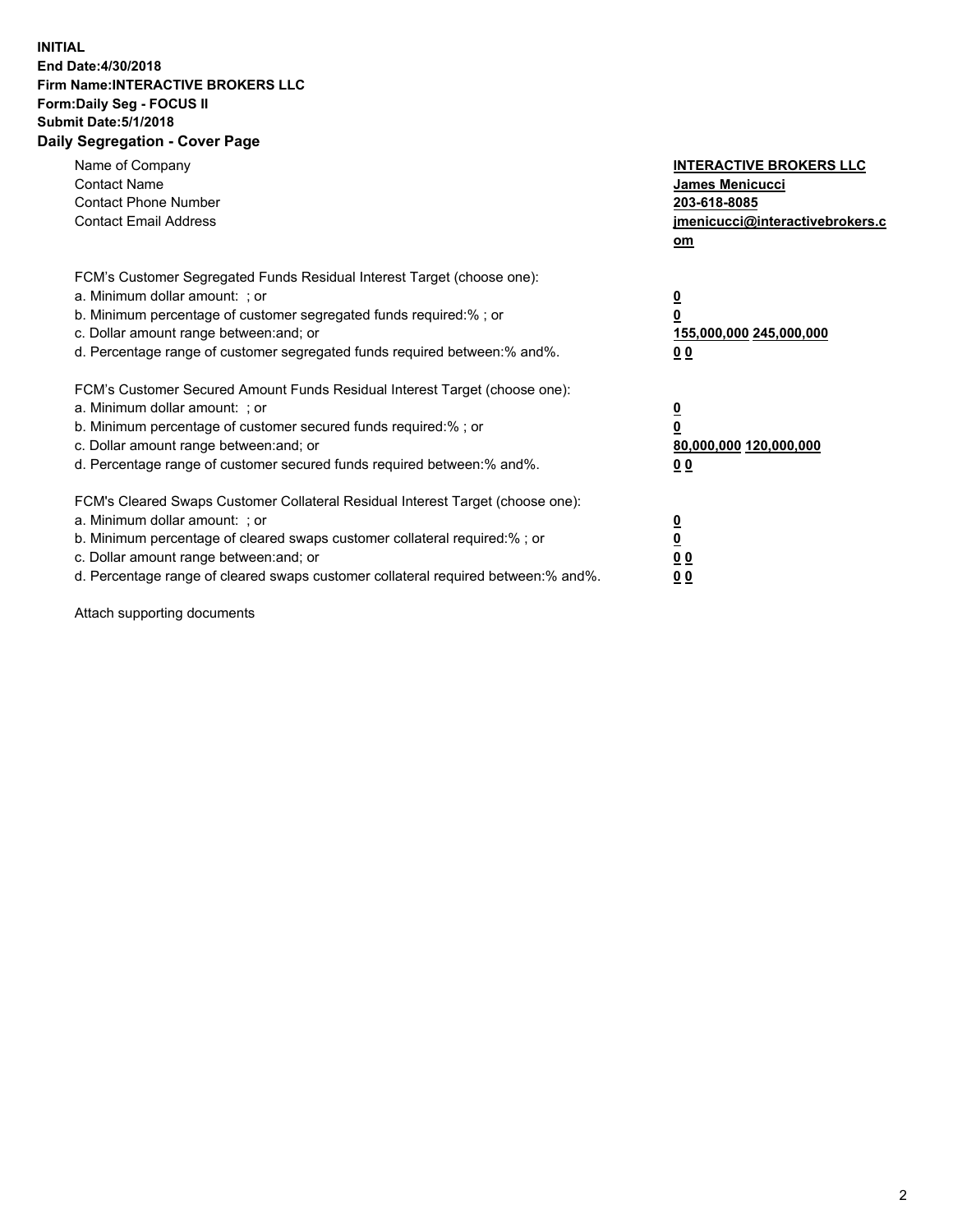## **INITIAL End Date:4/30/2018 Firm Name:INTERACTIVE BROKERS LLC Form:Daily Seg - FOCUS II Submit Date:5/1/2018 Daily Segregation - Secured Amounts**

|                | Dany Ocgregation - Occurea Aniounts                                                         |                                  |
|----------------|---------------------------------------------------------------------------------------------|----------------------------------|
|                | Foreign Futures and Foreign Options Secured Amounts                                         |                                  |
|                | Amount required to be set aside pursuant to law, rule or regulation of a foreign            | $0$ [7305]                       |
|                | government or a rule of a self-regulatory organization authorized thereunder                |                                  |
| 1.             | Net ledger balance - Foreign Futures and Foreign Option Trading - All Customers             |                                  |
|                | A. Cash                                                                                     | 450,508,785 [7315]               |
|                | B. Securities (at market)                                                                   | $0$ [7317]                       |
| 2.             | Net unrealized profit (loss) in open futures contracts traded on a foreign board of trade   | -4,420,228 [7325]                |
| 3.             | Exchange traded options                                                                     |                                  |
|                | a. Market value of open option contracts purchased on a foreign board of trade              | 300,728 [7335]                   |
|                | b. Market value of open contracts granted (sold) on a foreign board of trade                | $-51,617$ [7337]                 |
| 4.             | Net equity (deficit) (add lines 1.2. and 3.)                                                | 446,337,668 [7345]               |
| 5.             | Account liquidating to a deficit and account with a debit balances - gross amount           | <b>2,341</b> [7351]              |
|                | Less: amount offset by customer owned securities                                            | 0 [7352] 2,341 [7354]            |
| 6.             | Amount required to be set aside as the secured amount - Net Liquidating Equity              | 446,340,009 [7355]               |
|                | Method (add lines 4 and 5)                                                                  |                                  |
| 7.             | Greater of amount required to be set aside pursuant to foreign jurisdiction (above) or line | 446,340,009 [7360]               |
|                | 6.                                                                                          |                                  |
|                | FUNDS DEPOSITED IN SEPARATE REGULATION 30.7 ACCOUNTS                                        |                                  |
| $\mathbf{1}$ . | Cash in banks                                                                               |                                  |
|                | A. Banks located in the United States                                                       | 106,056,465 [7500]               |
|                | B. Other banks qualified under Regulation 30.7                                              | 0 [7520] 106,056,465 [7530]      |
| 2.             | Securities                                                                                  |                                  |
|                | A. In safekeeping with banks located in the United States                                   | 371,346,240 [7540]               |
|                | B. In safekeeping with other banks qualified under Regulation 30.7                          | 0 [7560] 371,346,240 [7570]      |
| 3.             | Equities with registered futures commission merchants                                       |                                  |
|                | A. Cash                                                                                     | $0$ [7580]                       |
|                | <b>B.</b> Securities                                                                        | $0$ [7590]                       |
|                | C. Unrealized gain (loss) on open futures contracts                                         | $0$ [7600]                       |
|                | D. Value of long option contracts                                                           | $0$ [7610]                       |
|                | E. Value of short option contracts                                                          | 0 [7615] 0 [7620]                |
| 4.             | Amounts held by clearing organizations of foreign boards of trade                           |                                  |
|                | A. Cash                                                                                     | $0$ [7640]                       |
|                | <b>B.</b> Securities                                                                        | $0$ [7650]                       |
|                | C. Amount due to (from) clearing organization - daily variation                             | $0$ [7660]                       |
|                | D. Value of long option contracts                                                           | $0$ [7670]                       |
| 5.             | E. Value of short option contracts                                                          | 0 [7675] 0 [7680]                |
|                | Amounts held by members of foreign boards of trade<br>A. Cash                               |                                  |
|                | <b>B.</b> Securities                                                                        | 96,380,372 [7700]<br>$0$ [7710]  |
|                |                                                                                             | -4,694,681 [7720]                |
|                | C. Unrealized gain (loss) on open futures contracts<br>D. Value of long option contracts    | 300,728 [7730]                   |
|                | E. Value of short option contracts                                                          | -51,617 [7735] 91,934,802 [7740] |
| 6.             | Amounts with other depositories designated by a foreign board of trade                      | $0$ [7760]                       |
| 7.             | Segregated funds on hand                                                                    | $0$ [7765]                       |
| 8.             | Total funds in separate section 30.7 accounts                                               | 569,337,507 [7770]               |
| 9.             | Excess (deficiency) Set Aside for Secured Amount (subtract line 7 Secured Statement         | 122,997,498 [7380]               |
|                | Page 1 from Line 8)                                                                         |                                  |
| 10.            | Management Target Amount for Excess funds in separate section 30.7 accounts                 | 80,000,000 [7780]                |
| 11.            | Excess (deficiency) funds in separate 30.7 accounts over (under) Management Target          | 42,997,498 [7785]                |
|                |                                                                                             |                                  |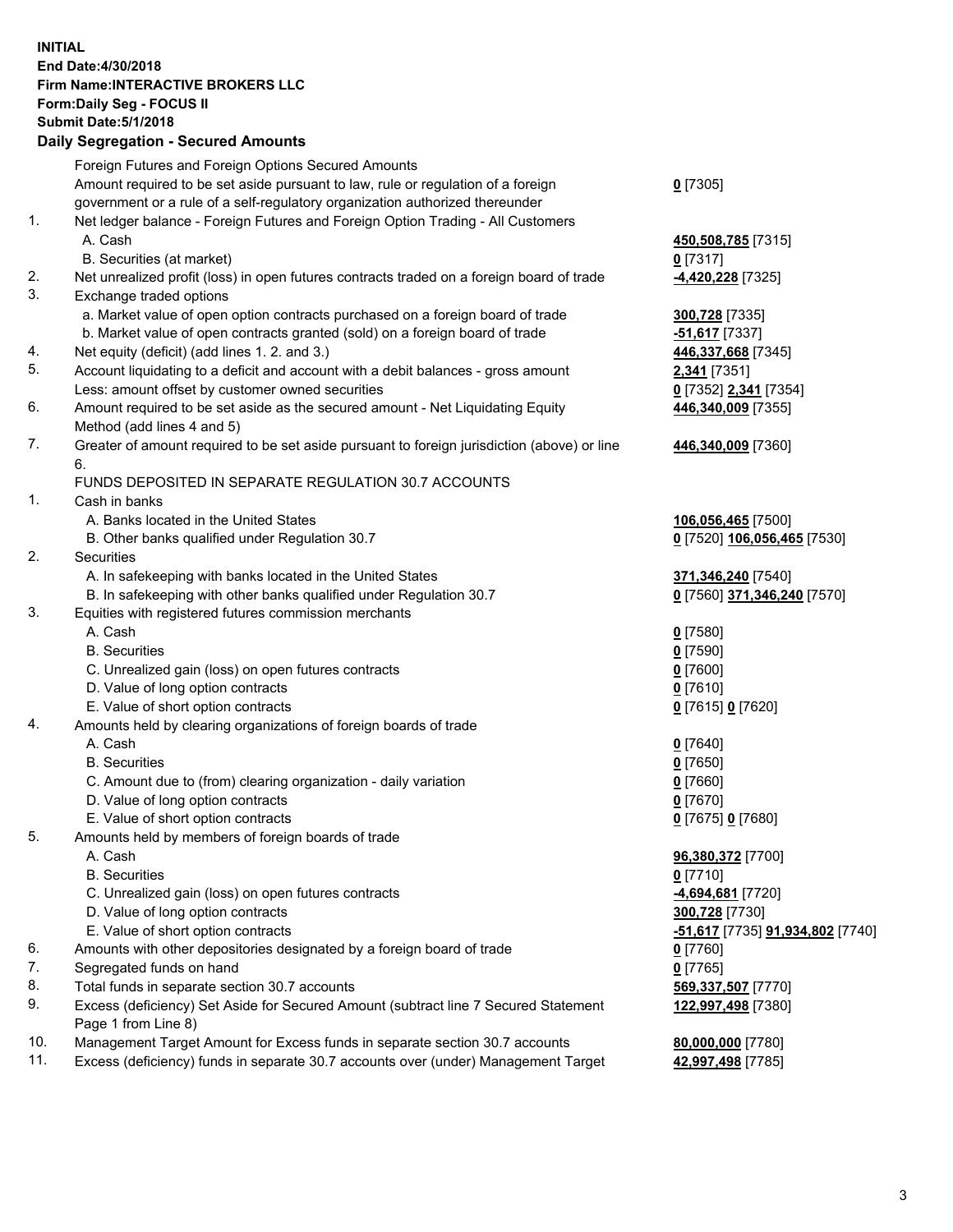**INITIAL End Date:4/30/2018 Firm Name:INTERACTIVE BROKERS LLC Form:Daily Seg - FOCUS II Submit Date:5/1/2018 Daily Segregation - Segregation Statement** SEGREGATION REQUIREMENTS(Section 4d(2) of the CEAct) 1. Net ledger balance A. Cash **4,028,225,797** [7010] B. Securities (at market) **0** [7020] 2. Net unrealized profit (loss) in open futures contracts traded on a contract market **51,323,460** [7030] 3. Exchange traded options A. Add market value of open option contracts purchased on a contract market **160,100,940** [7032] B. Deduct market value of open option contracts granted (sold) on a contract market **-179,772,207** [7033] 4. Net equity (deficit) (add lines 1, 2 and 3) **4,059,877,990** [7040] 5. Accounts liquidating to a deficit and accounts with debit balances - gross amount **158,205** [7045] Less: amount offset by customer securities **0** [7047] **158,205** [7050] 6. Amount required to be segregated (add lines 4 and 5) **4,060,036,195** [7060] FUNDS IN SEGREGATED ACCOUNTS 7. Deposited in segregated funds bank accounts A. Cash **602,373,274** [7070] B. Securities representing investments of customers' funds (at market) **2,617,753,201** [7080] C. Securities held for particular customers or option customers in lieu of cash (at market) **0** [7090] 8. Margins on deposit with derivatives clearing organizations of contract markets A. Cash **22,003,267** [7100] B. Securities representing investments of customers' funds (at market) **1,038,398,932** [7110] C. Securities held for particular customers or option customers in lieu of cash (at market) **0** [7120] 9. Net settlement from (to) derivatives clearing organizations of contract markets **3,949,786** [7130] 10. Exchange traded options A. Value of open long option contracts **160,107,996** [7132] B. Value of open short option contracts **-179,790,040** [7133] 11. Net equities with other FCMs A. Net liquidating equity **0** [7140] B. Securities representing investments of customers' funds (at market) **0** [7160] C. Securities held for particular customers or option customers in lieu of cash (at market) **0** [7170] 12. Segregated funds on hand **0** [7150] 13. Total amount in segregation (add lines 7 through 12) **4,264,796,416** [7180] 14. Excess (deficiency) funds in segregation (subtract line 6 from line 13) **204,760,221** [7190] 15. Management Target Amount for Excess funds in segregation **155,000,000** [7194] **49,760,221** [7198]

16. Excess (deficiency) funds in segregation over (under) Management Target Amount Excess